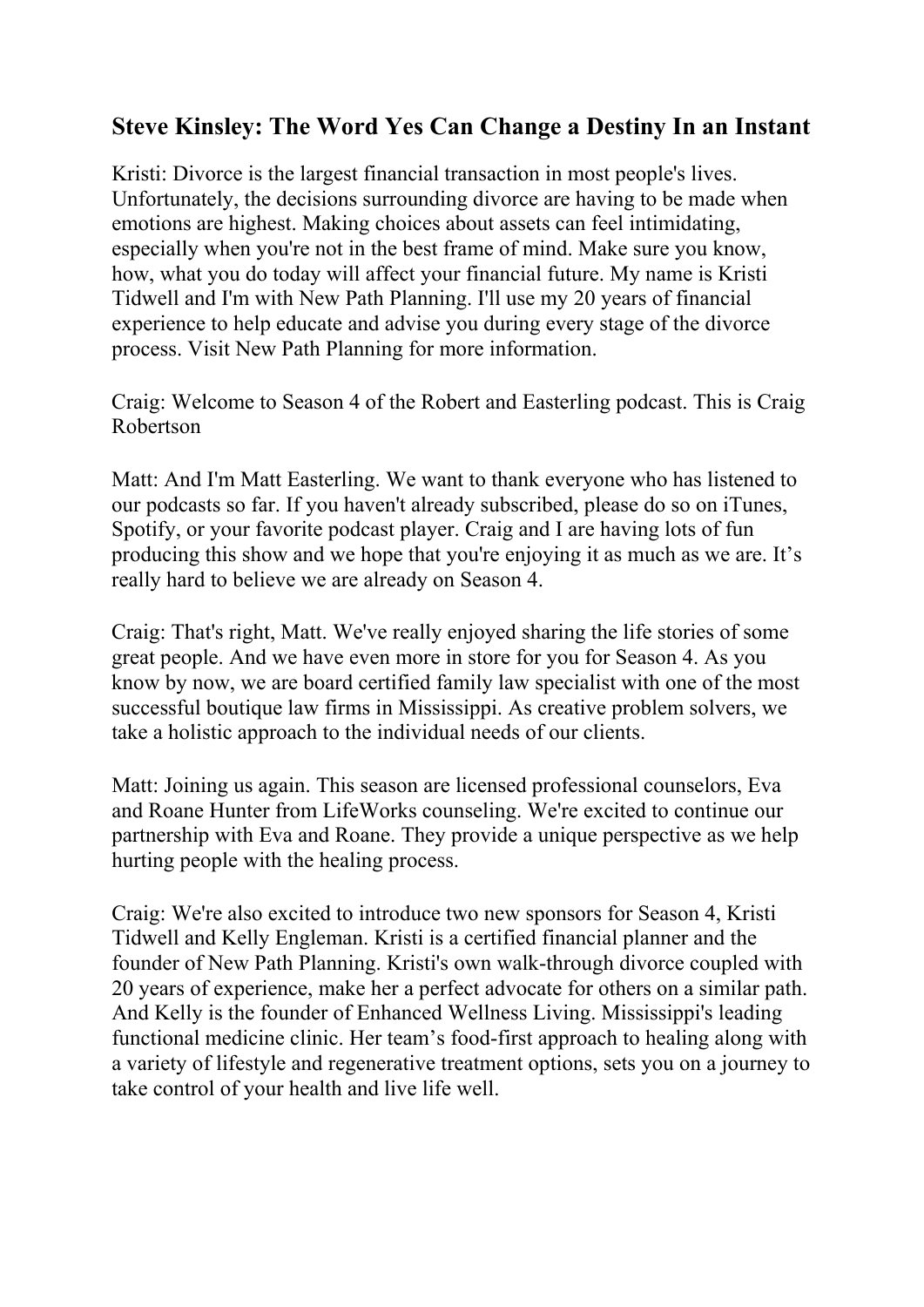Matt: So now that we've told you what to expect this season - sit back, relax, take a deep breath. Everything's going to be okay. You found us and what you're about to hear is going to help.

Craig: Functional medicine and nurse practitioner, Kelly Engleman founded Enhanced Wellness Living, Mississippi's leading functional medicine clinic. With the understanding that one's healthcare plans must be in congruence with their beliefs and values, at Enhanced Wellness Living treatment focuses on you as a whole, rather than the symptoms or disease. Kelly and her team partner with you to understand the root cause of symptoms and to educate you on creating a lifestyle of wellness, energy, vitality, and longevity. Combining her revolutionary food first approach to healing with inspiration, education, integrity, empathy and balance. Kelly will empower you to take ownership of your health for life. Enhanced Wellness Living is proud to offer a variety of lifestyle and regenerative treatment options, including sexual wellness programs. Take control of your health and live life well with Enhanced Wellness Living.

Craig: Well guys, thanks for joining us again on another episode of our podcast. I'm excited today to have a guest who's going to offer a different perspective to marriage. As you guys already know, we are divorce lawyers and we work every day in marriages that end for one reason or another. But today my friend and my guest, Steve Kinsley, is going to share his story about his marriage and his wife with you today. So, Steve, thanks for joining me.

Steve: Glad to be here, Craig.

Craig: So, let's just dive right in, Steve. Tell us how you met your wife.

Steve: Sure. We grew up together in church. It was one of those things where we were kids together in the nursery and those kinds of things. I didn't think twice about. And then as we entered high school and got later into high school, we were on a mission trip together and just started talking and connecting and it just kind of bloomed from there. We started dating about our junior year in high school and we were together through high school. She went off to community college. I went to another university. We survived a breakup and then got back together and then married our junior year of college.

Craig: So, you guys were married really, really young?

Steve: Really young. Just barely legal to get married.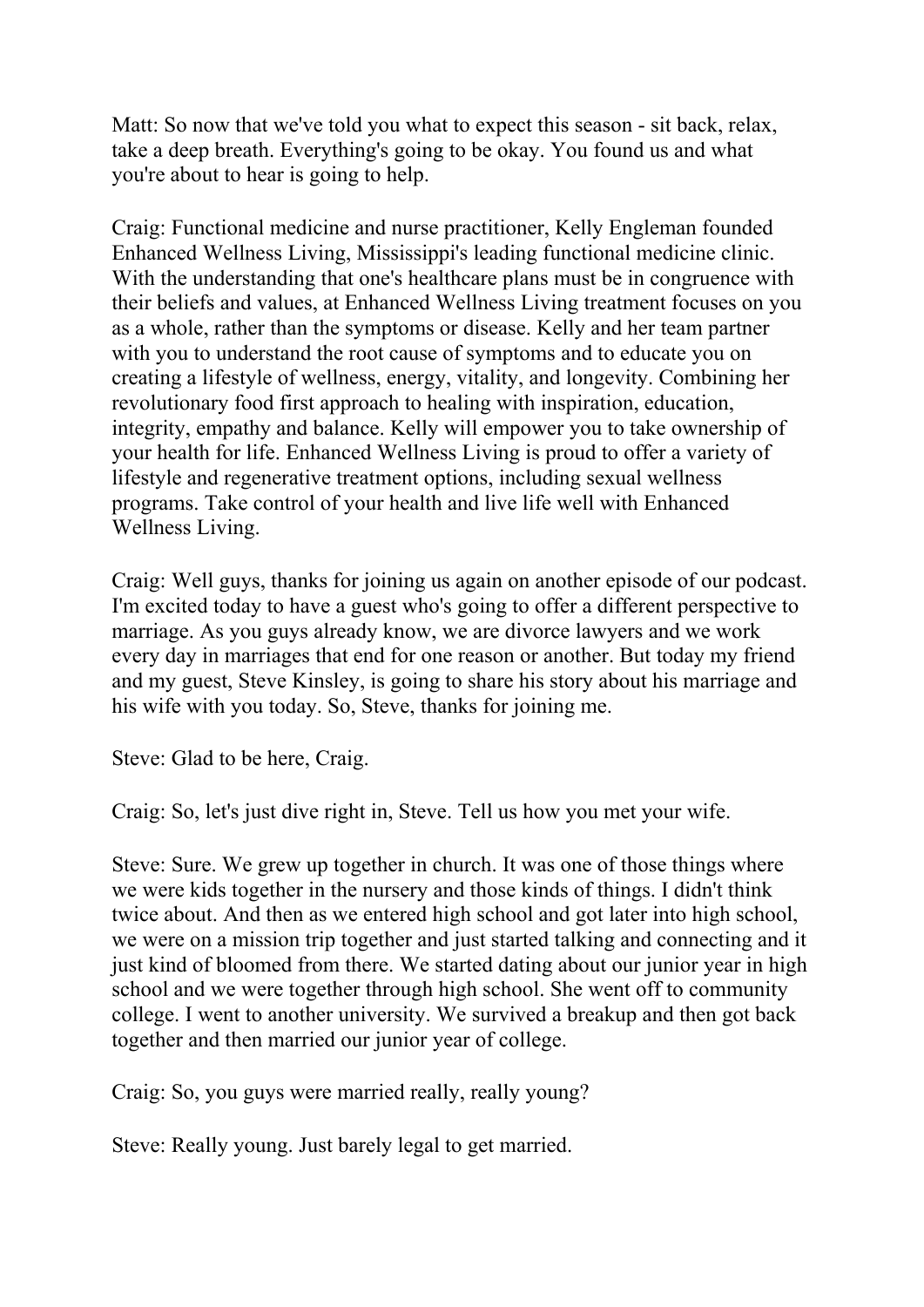Craig: Tell us about Theresa. Tell us why you fell in love with her.

Steve: Yeah. Theresa George was her maiden name - was just a lovely soul. She was gentle. She was sweet. She made me feel like a million dollars. She always affirmed me and those type of things. And, for a young man that affirmation makes you fall in love. She was just a great person. She loved people. She loved Jesus. That was one thing that was consistent throughout her life was her love for the Lord. And that is shown through with the way she treated people the way she treated me. She loved children. So, I knew I wanted to have kids. I knew she was going to be a great mom. And so those are the things that really caused me to fall in love with her, besides she was beautiful.

Craig: And you guys did that, you started having kids really young?

Steve: We had kids really young. So, I remember it was right before I started my last semester, she let me know that she was expecting. And so that really put the pressure on to get that last semester finished. To do all those plant trips as we called them back then to try to find a job. So, I graduated in December and our first one was born in February. So, we made the graduation, we moved to our first big person job, had a child and all within about two months.

Craig: Wow.

Steve: Yeah, I was 22 at the time.

Craig: You know, I'm not young anymore, but I say that parenting is a young person's vocation.

Steve: No doubt.

Craig: But y'all were really young though.

Steve: Yeah, we were really young.

Craig: So Steve, tell me about your life together.

Steve: So, in the early years I was having to work a lot of hours and we had a newborn at home, so that put a lot of strain on the marriage. And initially I was trying to establish my career - I was a computer programmer. There were crazy hours related to project deadlines and those types of things. She was a new mom in a new city and didn't know a lot of people. And at that time, Teresa, like I said, she loved people, but she was very much an introvert. So, it was hard for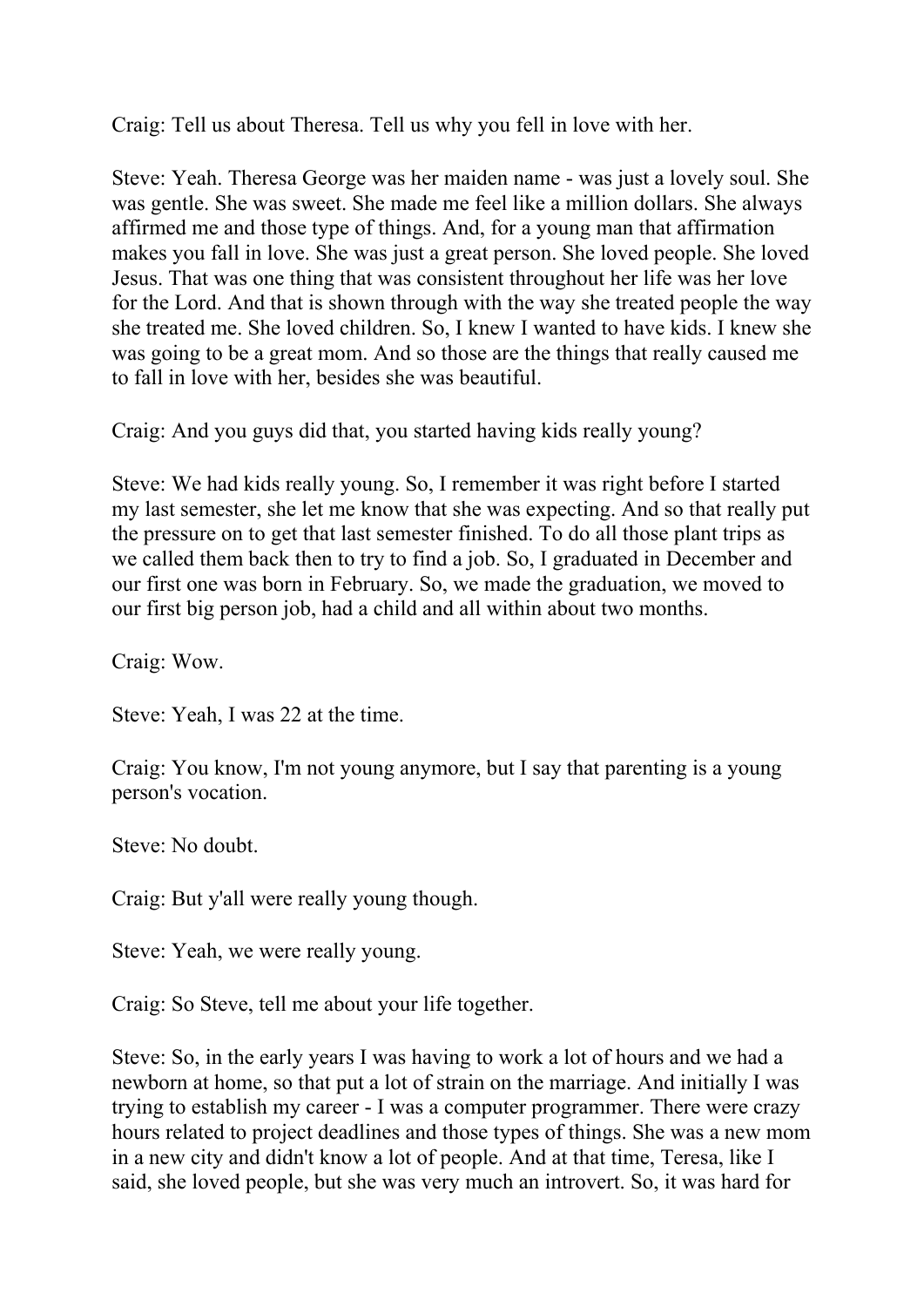her to meet people outside of my social circle. So, we, after the first few months in that position, moved back to where our family was in Jackson, Mississippi. We moved back and began attending the church that we met each other (at the time we met each other) and raised our family there. A couple of years later, we had surprise twins. A boy and a girl. Our daughter was an undiagnosed twin. She was the second one. And so we surprised ourselves and our family with a second child.

Craig: You mean, you didn't know you were having twins?

Steve: No, sonograms were not done on a regular basis back then. Theresa carried about 12 pounds of babies. We thought she had just gotten large and she carried them almost full term. The exciting part was my son Craig was born and then the obstetrician said, "I think there's another one in there."

Craig: Are you serious? You had no idea?

Steve: No, I'm serious. No idea. No clue. So, I walked out with two babies to the surprise of all the family.

Craig: Wow!

Steve: Yeah, obviously that was a shock. We were prepared for one. We lived in a small thousand square foot house. Our first house we had purchased. The kids had jaundice, so they were in the hospital for about another week, which gave me a week to find another baby bed, another car seat, an extra playpen and all those kinds of things that we needed to have two in the house. And that started an important part of our journey in our relationship because my daughter had some complications. Her digestive system wasn't quite ready for her to be born, so she was unable to digest breast milk or formula. And so, after a couple of months, she had begun to lose weight instead of gaining weight. We went into the hospital on August the 26th of the year they were born, and we almost lost her a couple of times. She got a slight infection and that infection became a massive infection and she spent her first Christmas in ICU. She pulled through she's a fighter. And that church, that little church that I talked about (I call it a little church, that's the way I remember it), but those people gathered every night at the church and prayed for her for five months.

Craig: Wow! Talk about the challenges of being a young family and have unexpected twins and health complications. Talk about your life raising those children.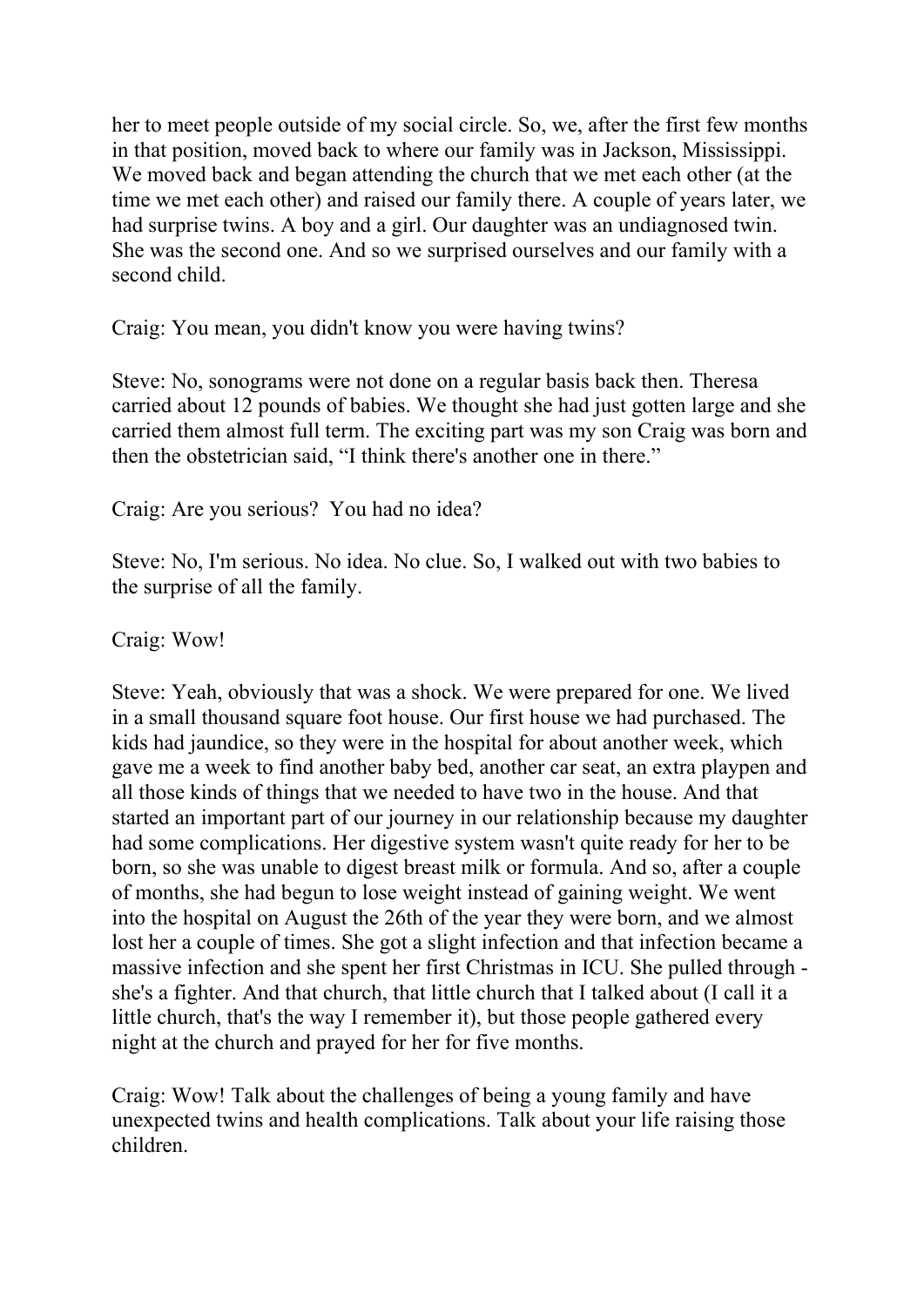Steve: You know, those months in the hospital were really difficult because Theresa spent five nights at home in those five months and there was another little baby at home. I mean she would come home during the day so she could spend time with Craig and with Chris, our three-year-old at the time. We had family rally around us, but there was a lot of separation during those five months, which put unique strains because you're really focused on your sick child and trying to raise an infant and a three-year-old. You really didn't have much time to focus on each other so that was difficult for both of us, obviously. When we finally rejoined the family together, I mean, just such a relief we were together anyway, that things smoothed out for a while. But then, you know, raising those kids and the health challenges that continued, they weren't drastic like hospitalization, but it caused both of us to really focus more on the kids. I was still focused on my career. About that time, after the twins turned three, I started working on my own with my own company. So, a gentleman and I started a computer consultant company when they were three. Building a business put a lot of time demands on me and there were difficulties there, obviously. Anytime there's a focus away from each other, you have problems. I was also learning how to communicate. I wasn't a great communicator with Theresa during those days. I kept things internally, especially related to the business; when there were struggles, I didn't share them. I kept those internally. I felt like she had enough on her raising three kids and being at home and she was also a school teacher. She taught kindergarten during that time off and on with the kids. So, I had to learn how to communicate, and it took me a while.

Craig: I think you're describing what a lot of our listeners can relate to because we focus so much on our kids and providing for them, whether it be domestically or out in the workplace, vocationally, that sometimes in a marital relationship, we lose sight of one another and that relationship and that partnership and all the things that make us stronger together.

Steve: Yeah, and I carried some guilt with me about that too because as a believer, I know what I felt like my Christian responsibility was to my wife and my kids and I felt I was failing in that. At the same token, I had these beliefs that had been instilled into me by my parents and my church and society as a provider that I need to do everything I could to provide for them. Well, I think what societies looked at back in those days was that was the primary role of father was to provide and the wife was responsible for raising the kids. In my heart, I didn't believe that and I wanted to be there for my kids. I didn't miss ball games and I didn't miss dance recitals; I didn't miss birthday parties and those kinds of things. In fact, I remember one time on the twins' birthday (the twins' birthday was also on Father's Day), I drove all night from Atlanta on a Saturday night to be there on Sunday morning. I was doing everything I thought I could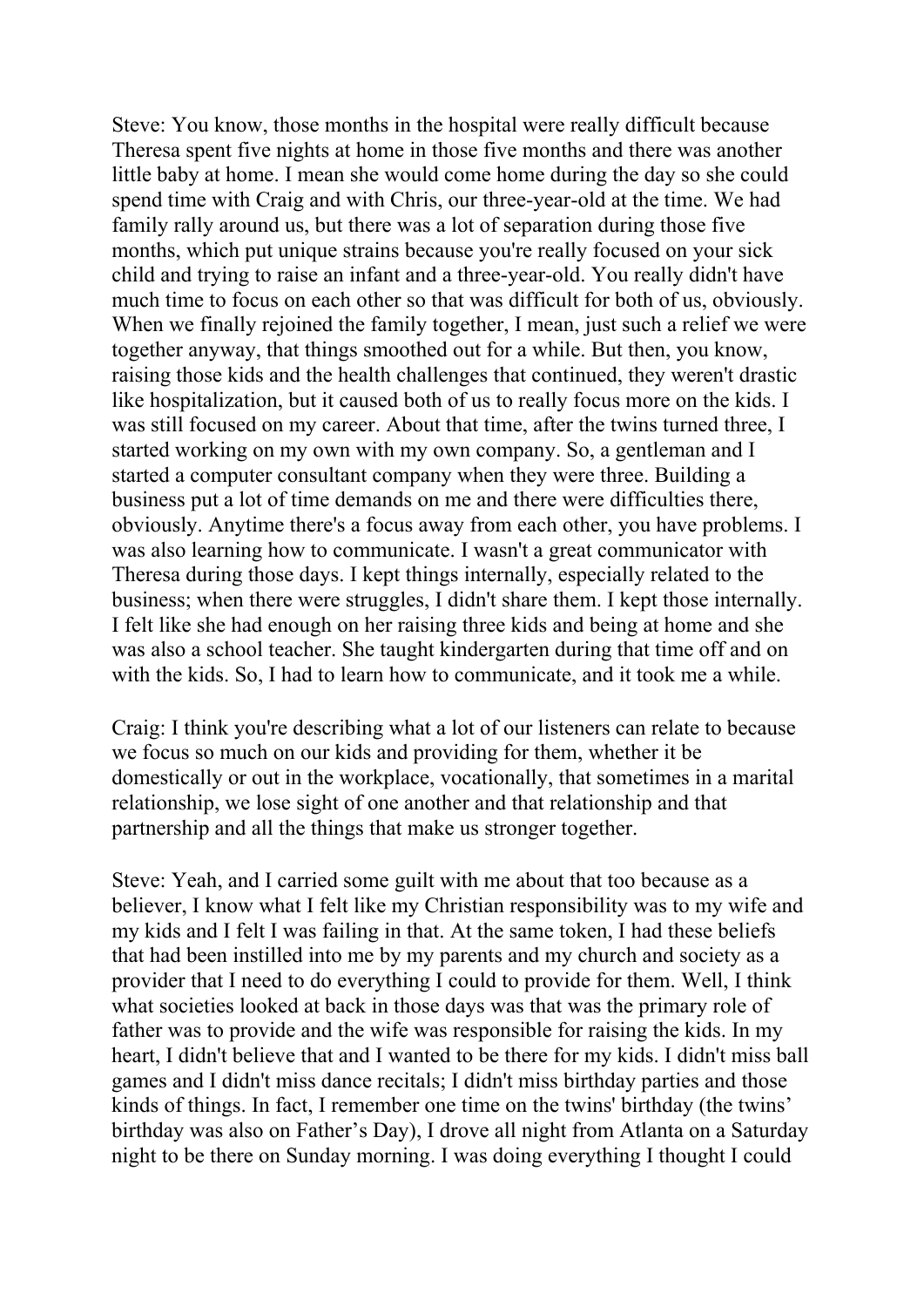do. Looking back, I probably was misfocused and misaligned. On some of those values,

Craig: But you guys made it.

Steve: We did. We made it and we raised our kids well. They turned out well. We had some challenges in high school. As many parents do with kids learning to be adults and making decisions on friends and making decisions on what they felt was important. Maybe some challenges with drinking and those kinds of things that many of your listeners can identify with.

Craig: I'm parenting two teenagers right now, and I adore them, but they are a handful for sure.

Steve: I heard the child psychologists say that if your child jumps off a roof and breaks their ankle and you ask them why they jumped off the roof. And they say, I don't know, they're telling the truth that their prefrontal cortex is not developed.

Craig: Right.

Steve: So, decision making is not clear in them. And so, parenting through those things, there's really, really tough. And so, what we got through the high school years and our kids graduated, went off to college and there were some interesting dynamics that were happening with the empty nest. Theresa was still teaching school, but she had her summer. And she decided she was going to start doing short-term mission trips. And I was happy to write the checks to let her go do that. Spent three weeks in Hong Kong, one summer, three weeks in Ukraine in another summer. And, during the time that she was in Ukraine. The Lord really dealt with her about doing full-time ministry. And she told me later on that when she was on the flight home from Ukraine. The Lord told her that she would live overseas, but don't tell your husband yet. He's not ready.

Craig: That's funny.

Steve: Yeah.

Craig: And that seems like that's how it typically works. Sometimes, our wives pull us in those challenging directions.

Steve: Yes, sir, and it was a challenging.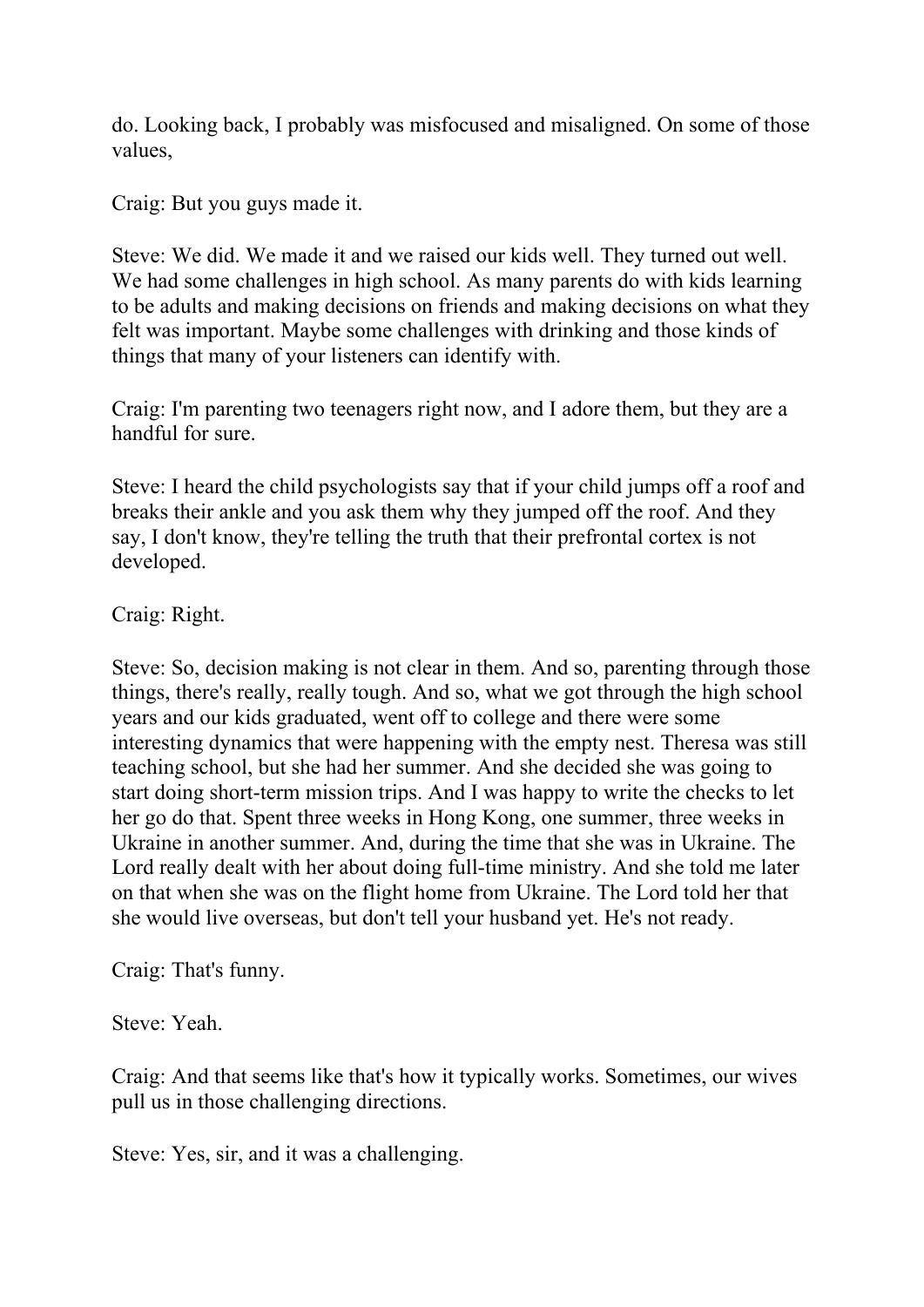Craig: So, talk about the shift in your life then. You've told our listeners about raising three kids, including one that was a surprise and some of those challenges associated with that, but you find yourselves as empty nesters and your wife starts going on these short-term summer mission trips and little did you know, she believed that she was being called into ministry, but you weren't quite ready.

Steve: I wasn't. So, we had, back before the year 2000, we had launched a telecommunications company with a few other men that I knew, and we had raised a bunch of money to purchase other companies around the country and do; we were growing rapidly, and the intent was to go public. We're all going to be wealthy, and I could write even bigger checks for her to go on mission trips and those kinds of things. And we all know you can look back at history, what happened to the markets at that time, the.com bust happened. We were within about 60 days of taking that company public and reaping those rewards and everything fell apart. And so, the company that we had founded wound up being owned by the bank that held all of our, all of our debt. So, I worked for a bank for a few years, basically doing the same thing I was doing, trying to figure out what the next, the steps were going to be.

Craig: Steve talk to the man that might be listening, because you talked about how you felt this, you didn't use the word pressure, but I'll use the word pressure, to provide for your family and to provide a nice life for your family and to be a provider, which you felt like was your role as the husband and as the father, but you stretch yourself out and were a part of the creativity associated with making a company, making something out of nothing, but then all of a sudden that doesn't go well and maybe through no fault of your own, but you're having to reevaluate what's important in life.

Steve: That's exactly right. So, during this, it was about three years that I stayed with the company and part of it was probably a misplaced responsibility to some of the people I'd hired into that business, made sure they, they were still having... And I think some of your listeners can probably identify with that too, is that we feel a responsibility for those we shepherd and bring into a business.

Craig: Well, your employees and the folks who had invested their money with you to be a good steward of it.

Steve: A lot of friends and family that had invested in that.

Craig: Absolutely.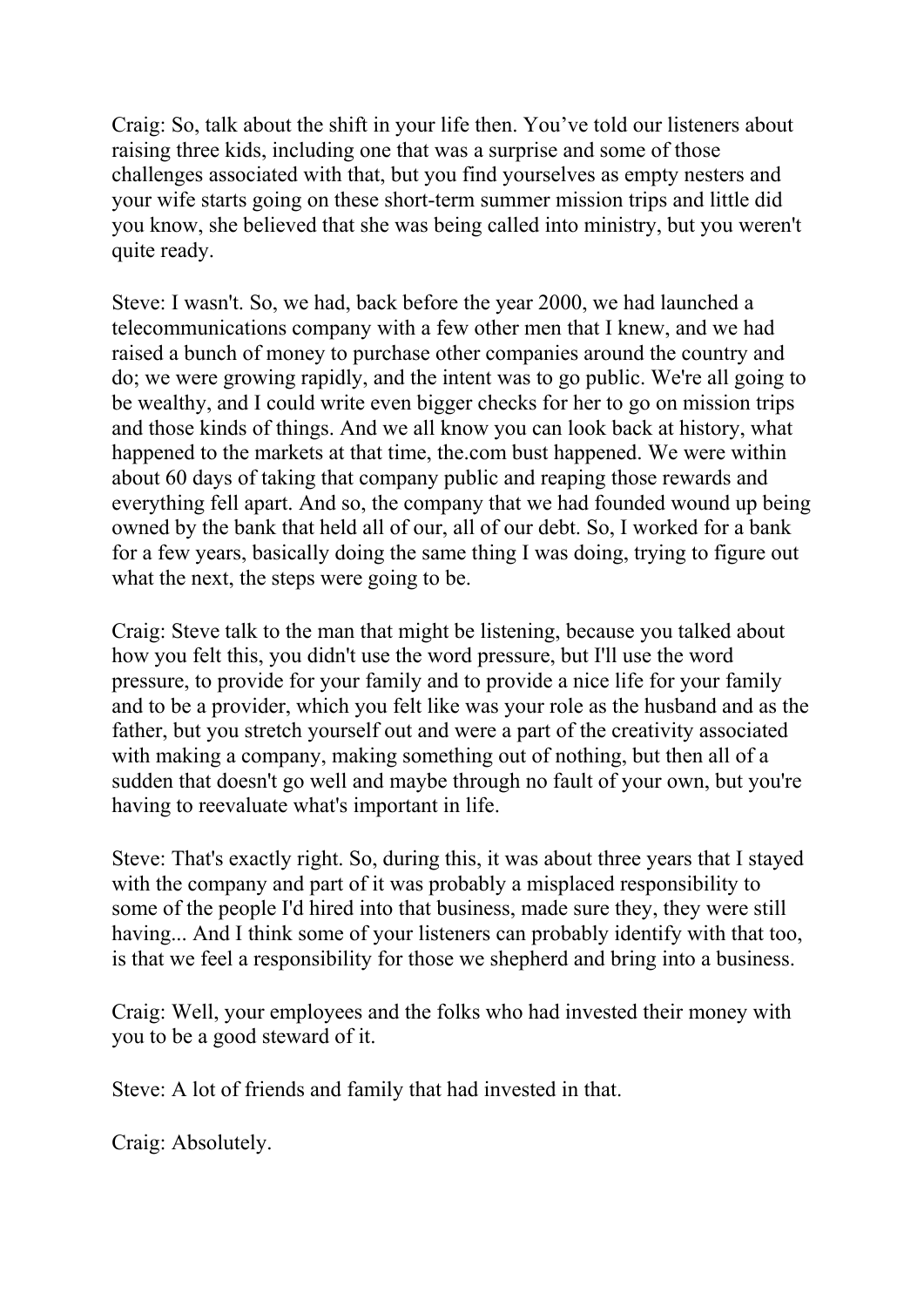Steve: Yeah. So, there was the pressures of that, but realizing there was going to be a finite end to that, and it was not going to turn out to be the dream that we had and so, the difficulty there was a lot of internal pressure and trying to determine how long I was going to stay in that and then what I was going to do next. And then at that time there was a former employer that was trying to encourage tech companies to come and help with some technology things in Portugal. And I said, oh, that sounds like that might be fun. And so, I came home to Theresa one day and just acted like I've had an epiphany from God or something. And I said, "Hey, I think we might need to think about moving overseas." And she got this big grin on her face and said, well, let me tell you what the Lord told me two years ago and told me about her experience in the Ukraine and her flight back where the Lord had told her that she was going to do ministry overseas. And I didn't really know what to do with that at the time. Theresa had been growing so much in a relationship with the Lord. That a lot of inhibitions related to introversion, meeting people. She had overcome those. She was just loved being around people obviously loved being around kids. She was still teaching kindergarten at that time. But she just really lit up when she talked about this opportunity, which caused me to reevaluate my own life about. What we should do and what we needed to do.

Craig: And how old were you when all this was going on?

Steve: About 45, 46 years old. I do remember really beginning to process that spent a lot of time reflecting on my life, what I wanted to do. It's one point late that year, I recall just really wanting to make a shift. I felt like I'd had some success. I'd had some personal professional success, and I want to translate that into something of significance. What do you want to do with the rest of your life? The kids are out of the house or headed out of the house. Sometimes they creeped back in from college, but I began to evaluate that, especially in light of what her thoughts were.

Craig: Steve, you just told our listeners that you had an opportunity to possibly go to Portugal and Theresa shared with you that she had very different ideas on her flight back from the Ukraine that God had told her, or she had felt God speak and say that you guys were going to be doing vocational ministry overseas. How did you process that? You explained, I think some of our middle-aged listeners can relate to you. That you had some financial success and you certainly had raised your three children but that you were hoping to move from success to significance.

Steve: Yeah, so the process really took, probably took six months. And in evaluating it, talking to Teresa, spending time in prayer, I really began to feel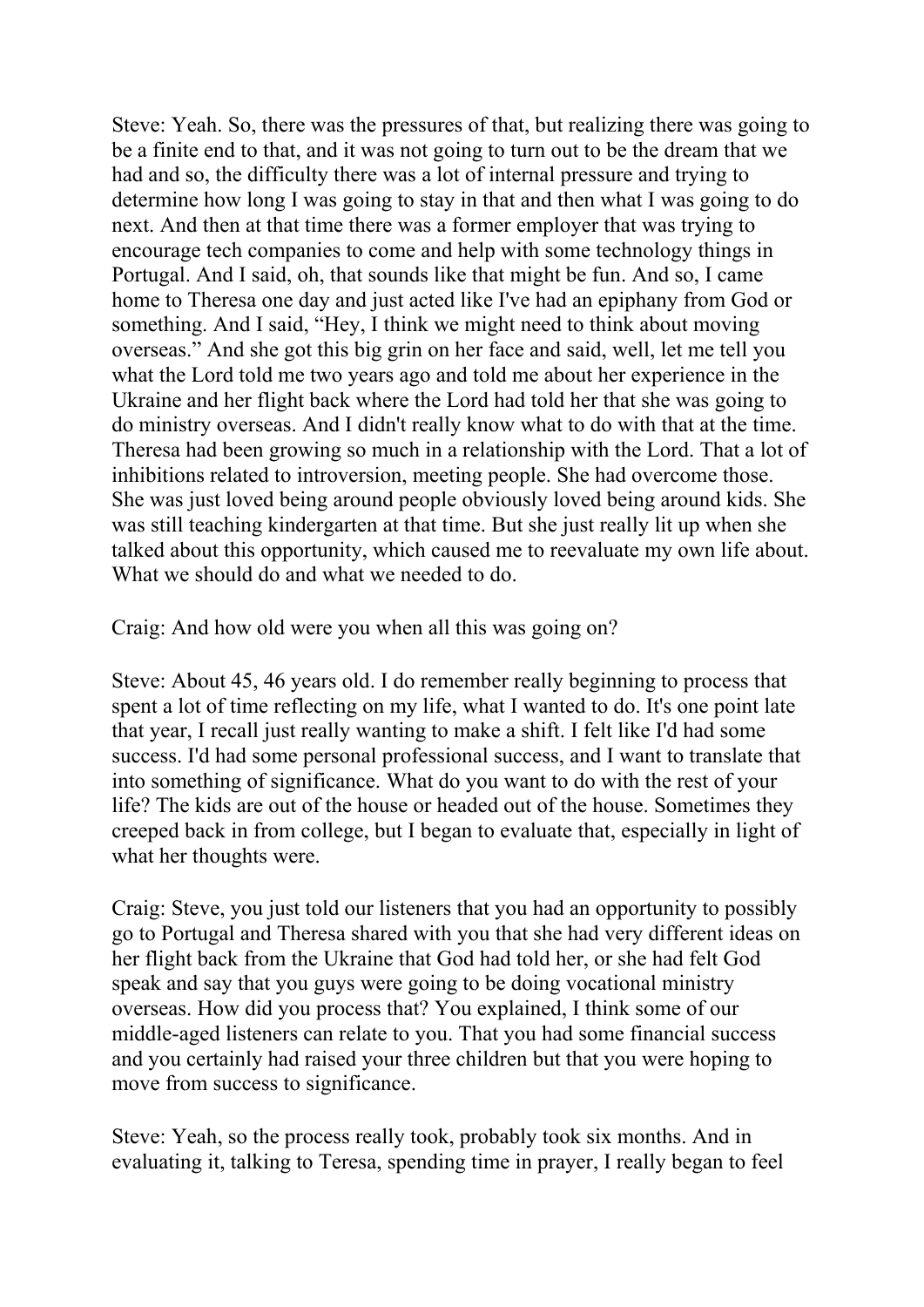like I wanted to make this shift to potentially vocational ministry. Anyway, the things that bothered me were A. what do we do with what we have? Are my kids going to be okay? I have no training in this. I mean, I've been in church my whole life, but that doesn't prepare you to be a missionary in my mind. I had no formal education, but the Lord began to really soften my heart to those things. And so, one night, we were part of a Baptist church, so the only thing I knew was the international mission board and I applied to be a Southern Baptist missionary one night late. I woke up the next morning, I told Theresa, I said, okay, I applied to be a missionary. So, if you want to go with me, go apply. And that's how we began the process of going through that.

Craig: Well, I know that was a long process, Steve, but for the sake of time, after you went through the certification process, you found yourself in Africa.

Steve: We did. In fact, it was not a straight path either because the certification process, they decided I was too fat to be a missionary. I had a body mass index that wouldn't allow me to go with the Southern Baptist. And we met a couple who were wanting somebody to go to Africa to serve their ministry. So, we joined a group called Mission Outfitters and went to Africa. And so, we spent the balance of that first year preparing to go. Finally got our house sold, finally got our money raised, finally got our visas and we left with two suitcases in a crate that had some computer equipment in it and flew to Johannesburg, South Africa.

Craig: Did you totally sell everything that you had, all your possessions?

Steve: We sold a lot of it and Theresa gave away a lot of it. Some young ladies got some nice wedding presents that summer as she gave away a dining room tables and sofas and those kinds of things. We did sell a lot. We put some in storage, primarily for our daughter that we thought if she wanted to furnish a house someday, she might, we might have some furniture for that.

Craig: Well, we were talking about parenting being a lifetime commitment. So, I can only imagine that leaving your young adult children behind was not an easy decision. Right?

Steve: So, my young, my oldest son had been married a couple of years. My younger son got married the year we were leaving, and they wound up living with my daughter in a house together. And so, we felt, we felt good about leaving them together at that point, they were young adults and had jobs and were moving forward and those kinds of things. And so, we took off for Africa and we didn't, we only knew one couple when we got there. They let us stay at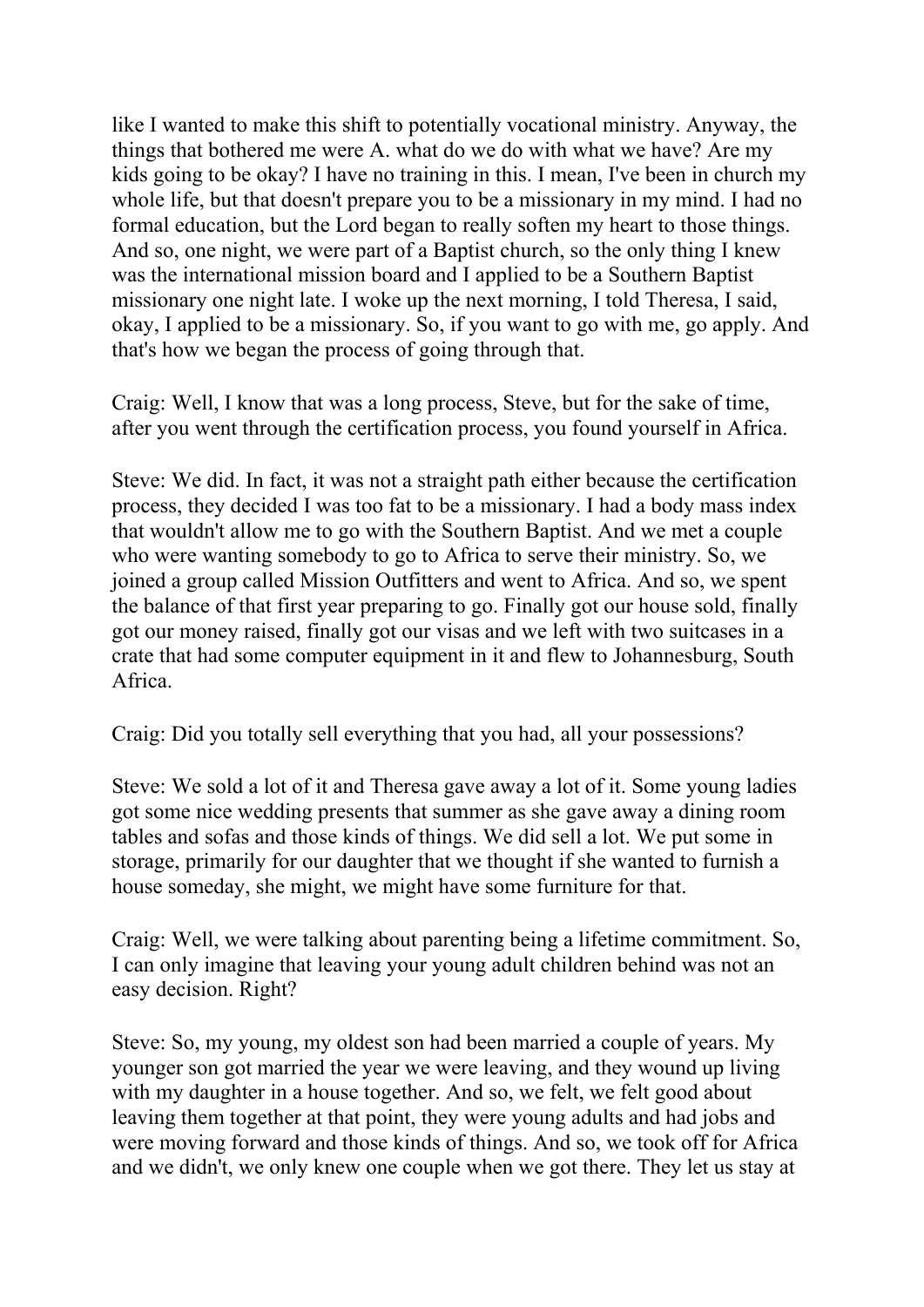their house while we tried to get a lay of the land. And it was six years of ministry that we did. And the Lord always seem to change it. We worked with TB clinics. We work with hospice. We worked with orphan care. We spent a couple of years there where we actually received 18 American, young people that wanted to become missionaries and did some training with them. Tt was during this time that our family changed again.

Craig: Well, let's talk about that. And I've heard this story before. I'd love for you to share it.

Steve: Yeah. One of the projects we've worked with had a, we called it a farm school and it was really for kids who could even afford to go to public school because they couldn't afford to buy uniforms. They couldn't afford to buy supplies and those kinds of things. And this ministry had a couple of teachers and they brought kids in from the surrounding rural communities into the school. There was a report that a couple of the kids were being abused and my wife, Theresa went with one of the social workers to check this out and they found these two kids and they were being mistreated. And so, we managed to get them into the shelter, but while she was there, she began meeting the neighbors in this informal settlement. When I say that it's a squatter camp, they had little shacks built from tin or cardboard or whatever they had to build floors and those kinds of things. So, she met the family that was next door to these kids. It was a man and his wife that had four kids and they had taken in the children of his sister who had passed away from aids. So, there was a 13-yearold daughter, a nine-year-old son and a toddler. And Theresa was just moved by their story. And so, she started taking food to them on a regular basis, found out the 13-year-old and the nine-year-old were not in school. So, we managed to get them a scholarship to go to school and managed to get a scholarship for the toddler to go to a daycare type of thing. But the family would have had to buy diapers and they couldn't afford to buy diapers. So, they never took him. This little toddler would toddle around the squatter camp all day long and Theresa would go back weekly with food and check on. I mean, about a month later, she found the baby just face down in the dirt. He was burning up with fever, had snot running out of his nose, just lifeless and being the good schoolteacher she was, she found the uncle and the bar that was next to their house and got written permission to take him back to the project where we were, we had a medical clinic as part of that project. The doctor diagnosed him with a double pneumonia. His spleen was severely enlarged from malnutrition. He was just really; he was close to death. They felt like they could revive him with antibiotics, particularly for the pneumonia. The Doctor looked at Theresa's and said, could you take him home to make sure he gets this medicine?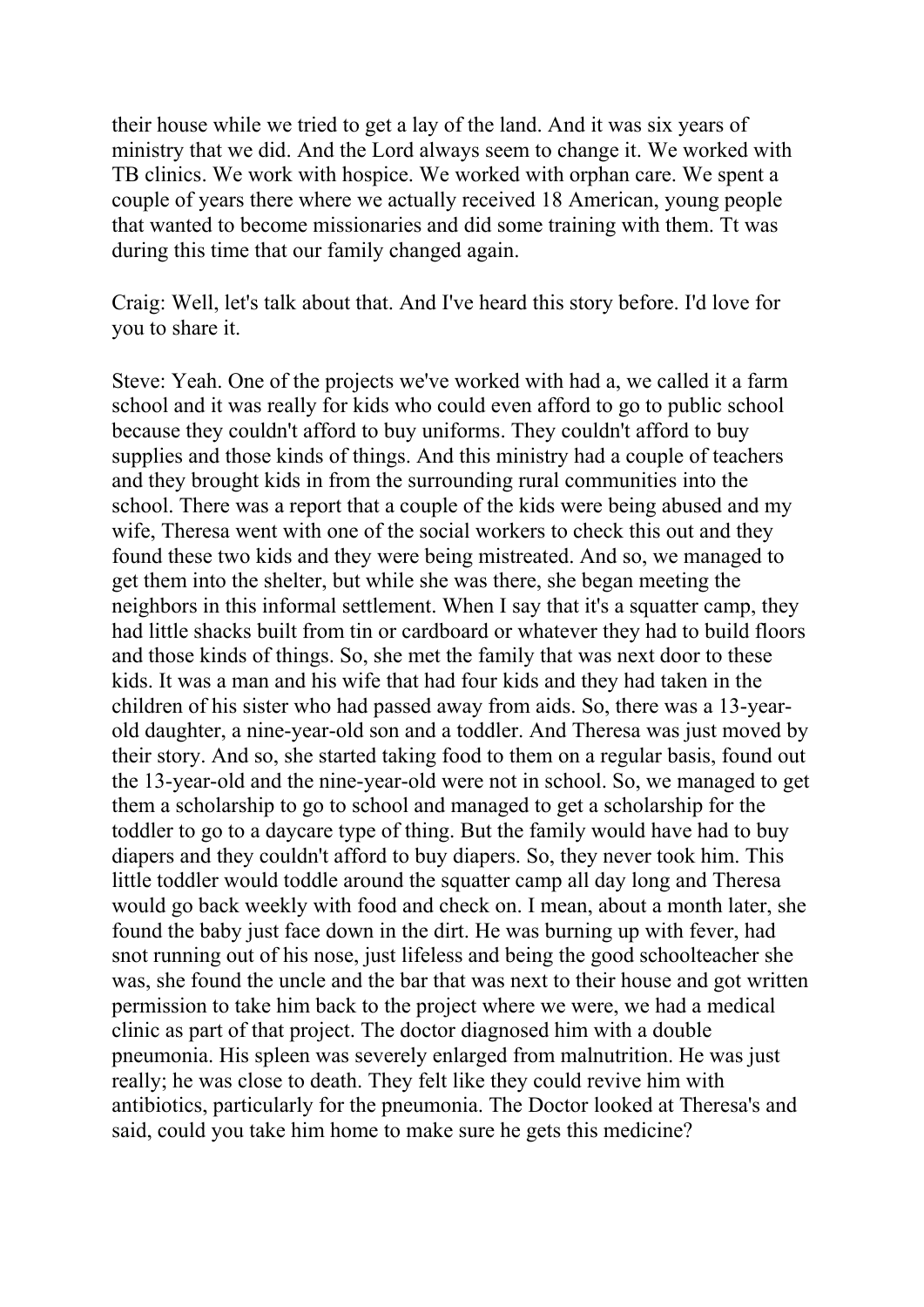Because if we send the medicine home, they'll sell it to buy food and he will never get the medicine. Theresa said yes, in an instant. And then she called me and said, I'm bringing a baby home. Now, understand I'm 47. We're 47 years old at the time.

Craig: I'm 47 right now. And I just can't even imagine bringing a toddler into my home.

Steve: Yeah. Well, Theresa said, hey, it's going to be for 5 days. We got five days of antibiotics and then we'll bring him back. And, the interesting part is for the interest of time, he never left. He started living with us at that point. The uncle would come by the project and check on him and see how well cared for he was. He truly cared about him, but he couldn't afford to pay so that was one less mouth he had to feed. At the project, his brother and sister would come and see him daily, so it was a good dynamics there. But one thing that Theresa always said was she tells the story is how the word yes can change a destiny in an instant cause the minute she said, yes, yes, I'll bring him home for five days. That turned into the story that we have now.

Craig: The word yes can change the destiny in an instant.

Steve: Yeah. Isn't that amazing. It is.

Craig: And so, you said yes.

Steve: I said yes, because I thought it was five days, honestly. But I distinctly remember, about three months into this, because we had packed up his clothes every time, we brought him cause we expected the uncle to bring him back. I was praying one morning, and I said to the Lord, I said, if he doesn't go back today, he doesn't go back. And he never left us. Now, there were some challenges in getting them adopted. We were told we would be the last people that could ever adopt that child. We were American, we were white. We were on visitors' visas. I couldn't have a job in South Africa. I couldn't legally earn money in South Africa. And so we were told by all the agencies, we tried to work with, that we'd be the last people that we give that child to. But there was a social worker that came through the project to help us get the other kids that were in the shelter, formal standing with the ministry as a, as foster kids. And they took our case as well. The social worker called back about a month into that process and said, don't you want to adopt this child? And we said, well, sure, we just want the ability at least to not let anybody take him back from us. And so she said, well, foster care is for kids who are going to go back. I said this child's not going back.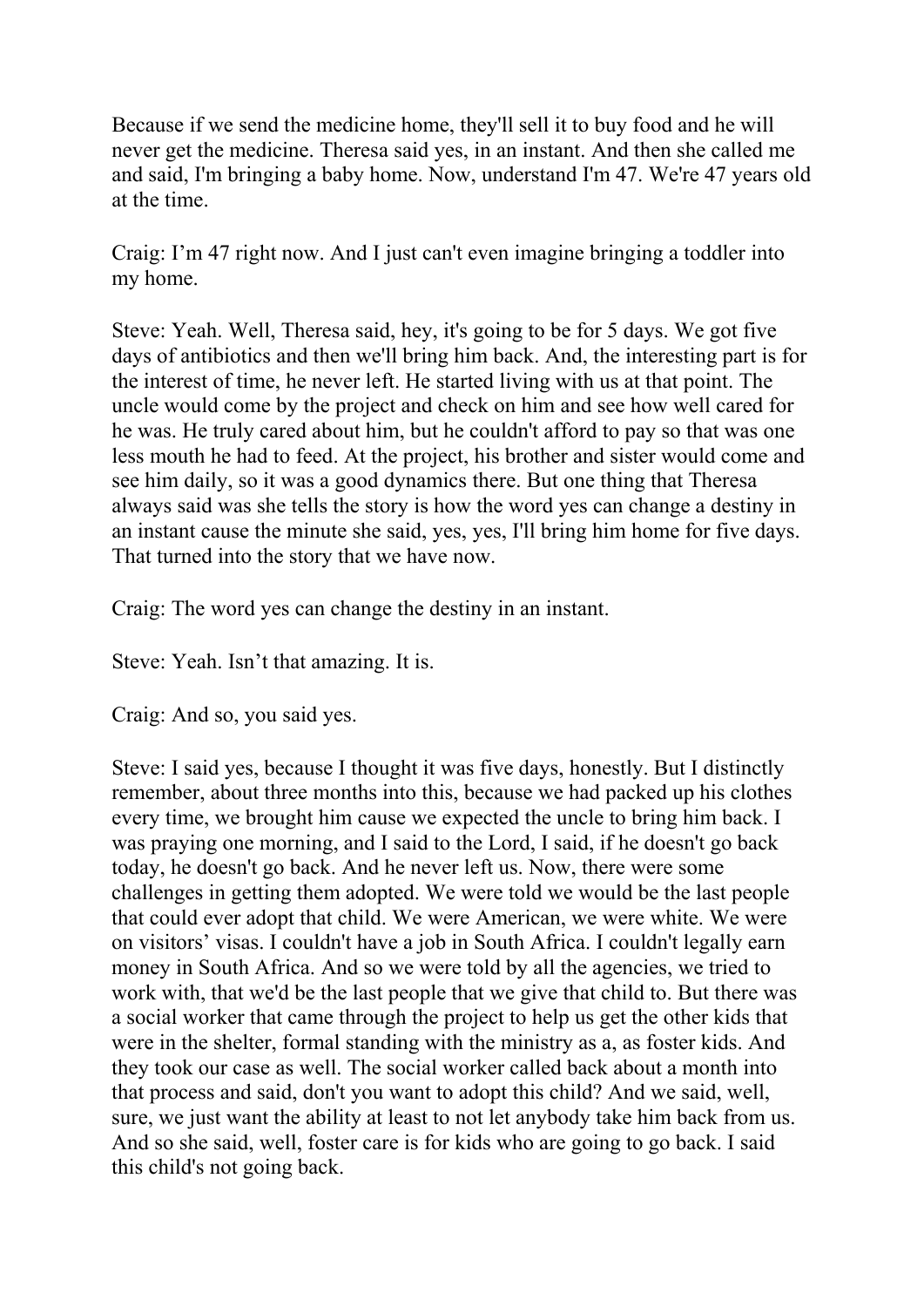And so literally 60 days later, I received a text that said, your paperwork is done. Come get him. He's yours. I never met the judge. I never had an attorney. I never paid a dime. So, it was just a supernatural event that caused us to have our fourth child.

Craig: Well, I had the opportunity to go to South Africa about 10 years ago with our mutual friend, Jason Hester and I can remember being in Africa, just thinking about how big… Number one how big Africa is, and number two, how big the problems are there. In fact, you know, when you don't have roads and you don't have just basic social systems in place, it's not a surprise that the global orphan crisis is what it is. We could talk about that probably in a whole other episode. But one of the things I was inspired to do is when I came home, I thought, well, the problems that we have here in the United States are so small compared to the systemic issues that they're dealing with and some of these developing countries. And so, I want our listener to have true perspective on what a real miracle that was for two white foreigners in Africa, suddenly, the adoption paperwork is done because that it's easy to say that. But to imagine that happening based on my limited perspective in Africa is really amazing.

Steve: The government itself had a policy that they wanted all their kids to stay in Africa. They didn't want to have all their kids leave. Because then there's no future. And so, there was government policy for about not only international adoption, but particularly interracial adoption. And particularly to Americans, there was anti-American sentiment for adoption. At that time, there was not an agreement that the Hague agreement, which was kind of a global orphan agreement, South Africa was not part of that. And so, they weren't operating under the same rules as other countries. And so, it was true. The fact that I never had to meet with the judge. In fact, I'd never had to pay a dime in a country that operates on bribes and other forms of craft. It's a supernatural event. And we know that the Lord wanted us to have that child. There's no doubt.

Craig: Tell our listeners about the transition back home, and then integrating back here in the deep south with an African son.

Steve: Sure. We'd been there about five years and our daughter got sick with a lung issue and she was a single mom at the time. So, we knew then that it was time to transition back and so we came back and for the next year I had to go back and forth and kind of shut things down and we had to get Alphie immigrated to the US and there were some complexities in that while the adoption was easy, the immigration became difficult, not only financially, but just red tape.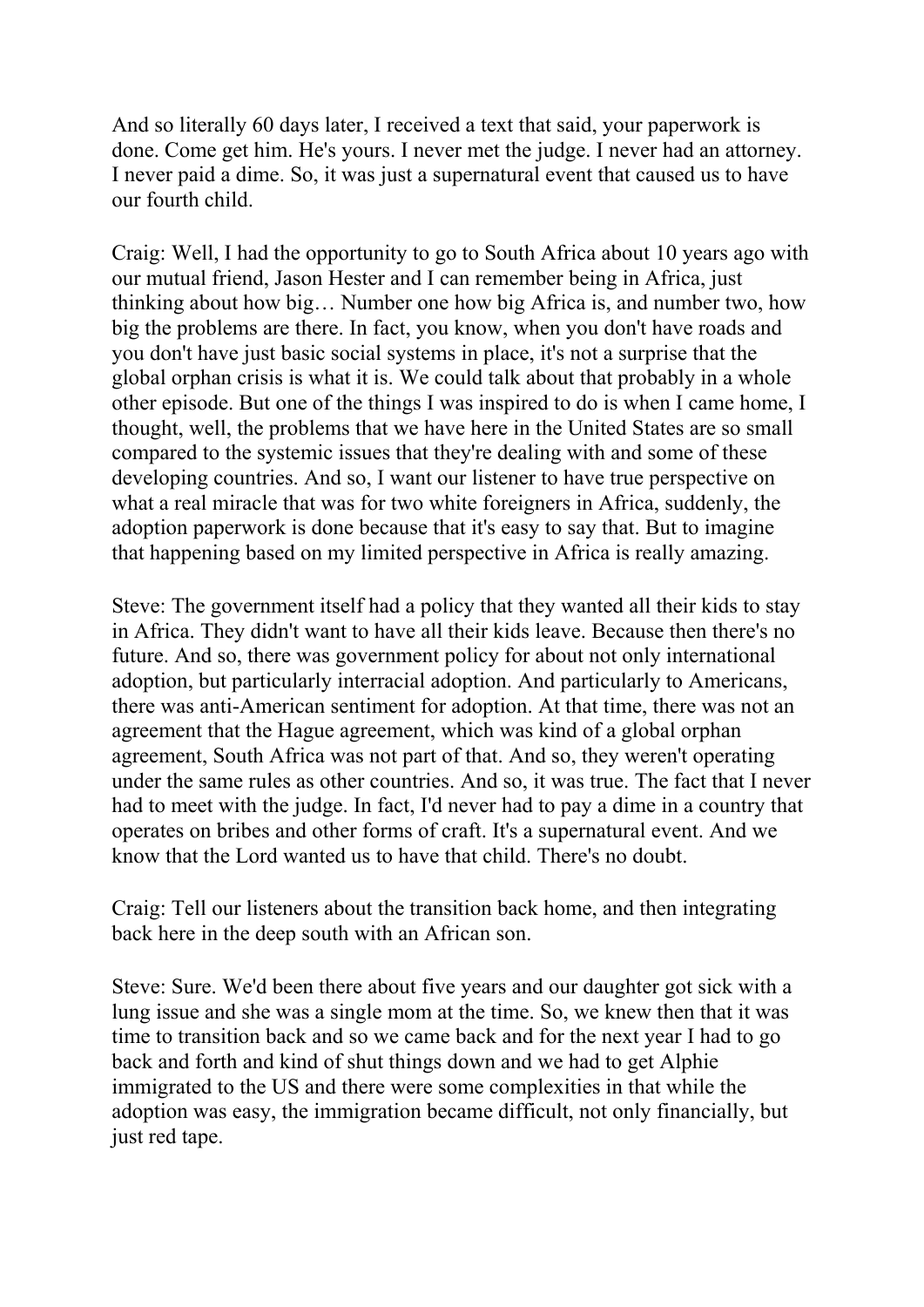Craig: You had left behind your vocation and had moved into vocational ministry. So not only did you have the challenges of getting your family back to the United States. You also had to start earning a living.

Steve: We had to re-establish residency. I had to prove sources of income to get home studies completed for transition. I had to have a home study done in the United States to transition him back just as if we were doing an adoption even though he was already legally ours, but we did manage to get him back and then I had to find a job. A real job. And my technology background allowed me to find something locally that that was really beneficial. Here we are back in the deep south again. Theresa decided to homeschool Alphie first couple of years. She was a great reading teacher and foundational teacher from her days of teaching kindergarten. Alphie was doing well in the first couple of years of school. But then, Theresa started having some health issues and it turned out that she was diagnosed with pancreatic cancer.

Craig: Wow, Steve. So what an amazing journey that you've taken our listeners on, and you guys find yourself in Africa, you add to your family with this little boy. You have this miraculous adoption and this challenging immigration and reintegration into life in the deep south and then it turns out your partner is sick.

Steve: If you go Google, pancreatic cancer, it says it's like a four-month cycle. We immediately got off the internet because we didn't really want to face that we may have only had four months left, but again, that was not God's plan for our life. Theresa went through chemotherapy, went through radiation and she lived another three years, which really helped us transition and prepare Alphie for losing a mom for the second time.

Craig: Take us to that moment, Steve, where the words were spoken by the doctor and not only did he say cancer, he said pancreatic cancer.

Steve: At first, I didn't understand the gravity of it because it was just a shocker. It's like she was having back pain and so she went in for physical therapy and it just wasn't getting any better. They finally did an MRI and found the cancer. I really didn't understand the gravity of it. They said, we're going to send you to a Surgeon and my first thought is that we're going to get cut this thing out and keep going. That surgeon called me that night and said you know we're not really talking about a surgery for the cancer. We're talking about putting a port in for chemotherapy that's why you're coming to see me. Then he explained to us the next day, when we had the appointment, that it was inoperable and that it was terminal. When you hear the word, terminal. That's the one that's the gut punch. And so, I called one friend immediately because we were going to do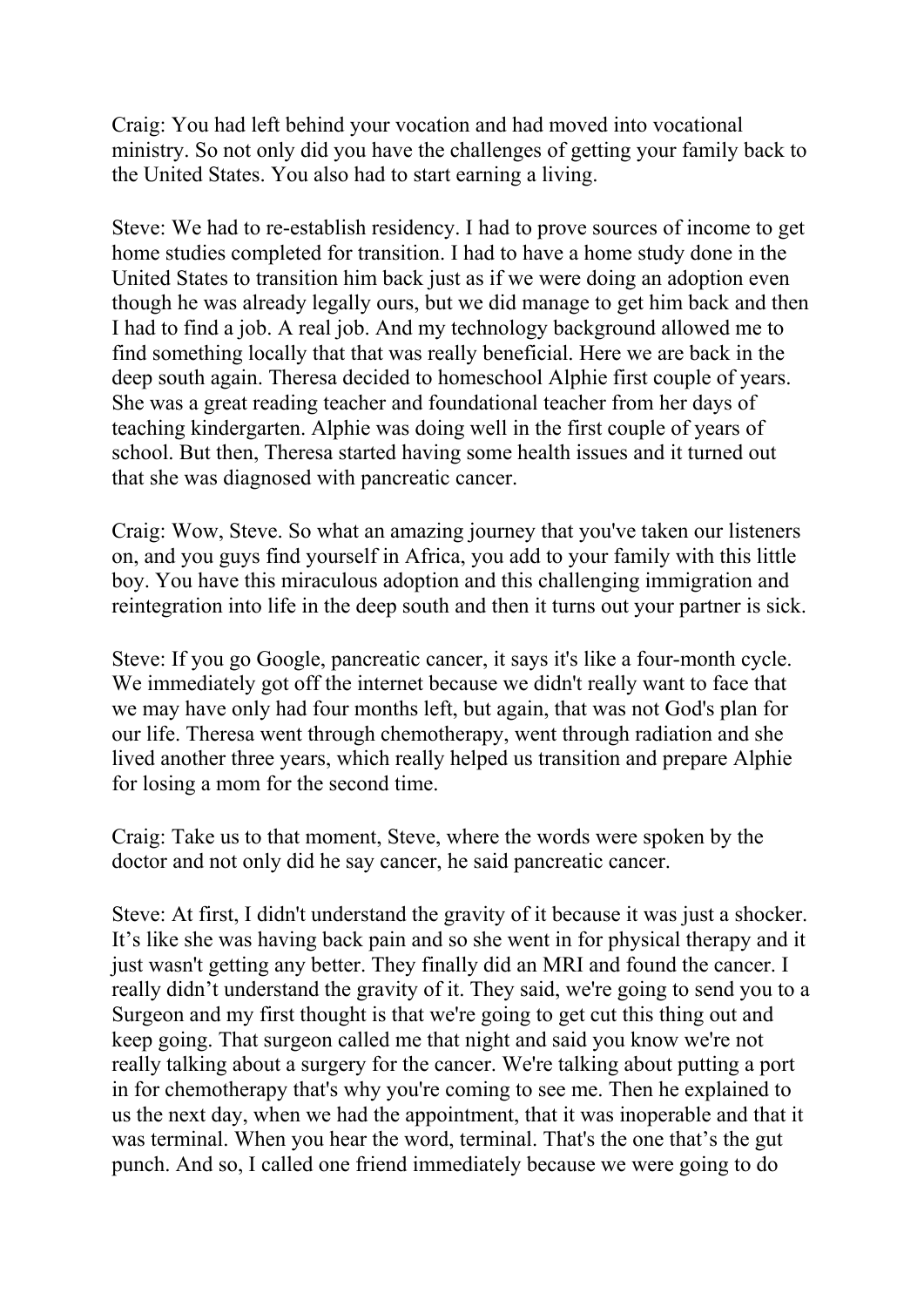biopsies on it and all that kind of fun stuff and that friend came off the golf course and spent the day with me to drag me back off the brink, because the thought of losing your partner and the thought of being a single dad to, at the time, eight-year-old, when you're over 50 years old, it was really daunting.

Craig: So, Steve, you and Teresa had lived a life of challenges. You had a surprise twin. You were on the Eve of financial windfall only for it to not materialize as a middle-aged man, your life took a U-turn and you find yourself in Africa, in the epicenter of the worlds HIV crisis, you meet your fourth son. You go through the bureaucratic process of returning to the Us, and then not long after it seems like the water was still, the word cancer was spoken. The word terminal was spoken. You thought you had a very short window of time. And it was a short window of time, but it was longer than maybe you had first expected. Put words to what those three years of that fight with cancer was like for you and for your family and Alphie and Theresa.

Steve: Yeah. Theresa was very much the matriarch of the family and so it hit all the kids hard. Alphie, at the time, probably too young to really process what was going on. Obviously, he did over time, but there's a shift. There's a shift in a relationship when that happens too, because you're so focused on the fight that you shift from partner to caregiver. That's another shift in relationship because she was such a fighter, but she had to spend her energy fighting and I had to spend my energy still working. Thank goodness for family again, because both her parents and my mom and lots of friends, including your wife, very supportive and spent a lot of time with Theresa. But the shift to caregiver is an interesting shift because it's not as intimate even emotionally because you're looking at the future and you know what it looks like. You don't know when it's going to come, but you know what it looks like unless there's a complete, utter miracle.

Craig: Was there a period that Teresa, that she was ready to let go?

Steve: That was the later. Through the first two years she was all out fighting, and she was fierce in that but there came a time. It was, again, a strange situation, but she had been off chemotherapy for about three weeks and was really feeling pretty good. And she decided to go pick up Alphie from school. Cause we had transitioned from homeschool to public school at that point. Since he had started school, she had never picked him up. She just had not been healthy enough to, and she was feeling good that day. And I said, well, is your mom going to ride with you? No, I'm just going to go.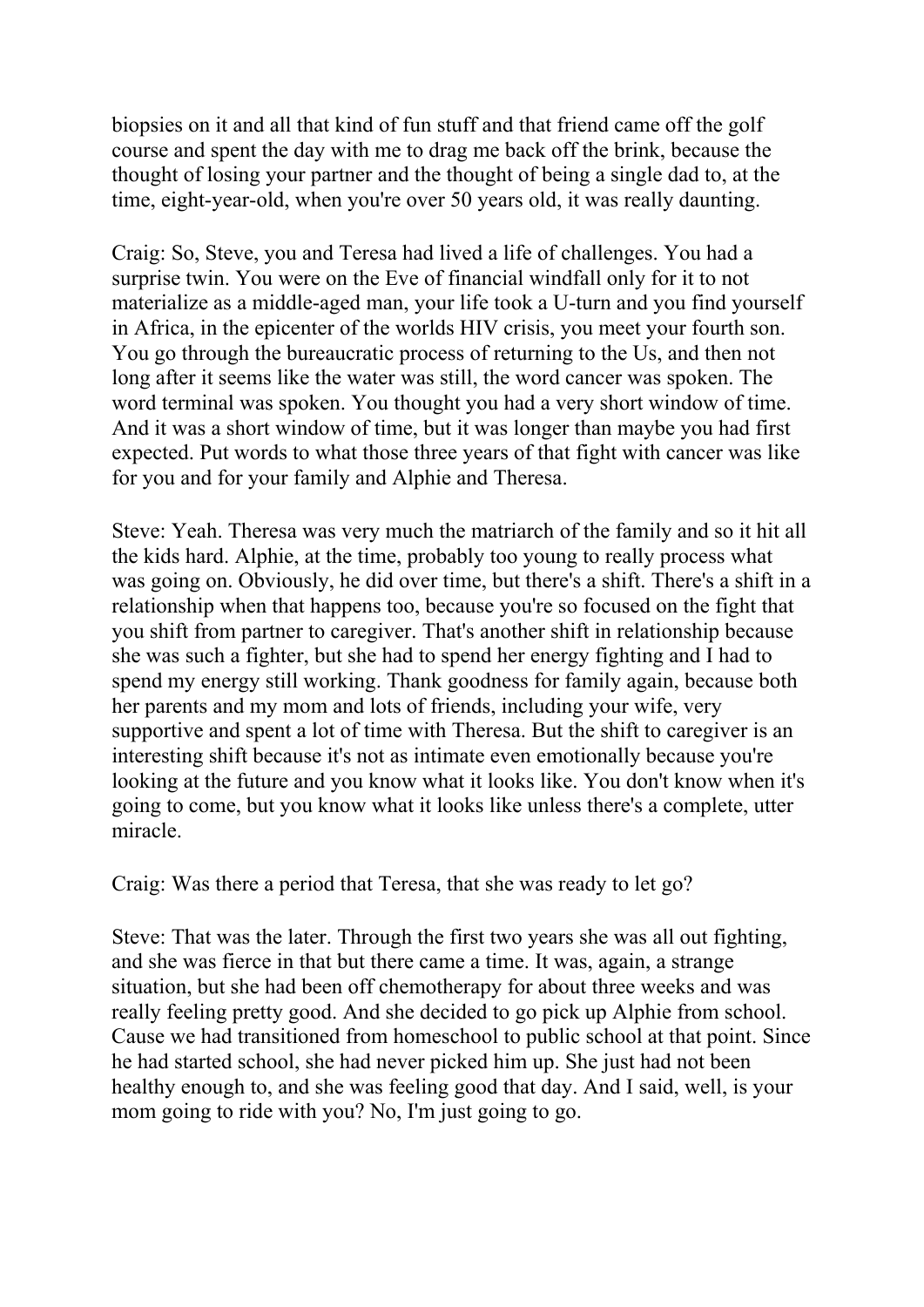And, about an hour later, I got a call from a stranger. So, I'm with your wife, she's been an accident and she's okay. But just wanted you to know where she is and she had blacked out. For whatever reason, we still don't know the reason, but she blacked out and crossed the median, hit a mail truck head-on and they rushed her to UMC. And fortunately, the only thing that she ended up with was a broken arm and a broken heel where she had tried to put on brakes, I guess, even in her unconscious state, but that affected her physically for sure. She had to do some therapy, physical therapy. She couldn't walk well. And so she used a wheelchair and a walker to get around. There were times at that point where she was she said I have about done all that I can do. I think I need to go

Craig: Were you were there when she passed away?

Steve: Yeah, I was.

Craig: Talk about that.

Steve: Yeah. So, the other thing that happened from the accident is looking back now, she started having mini strokes. She would, she would just kind of zone out for a while. And so the day before she passed, she had a rough day and I took the day off of work and stayed with her. Just kind of set up with her all night. She just wasn't having a good day. And the next morning I could tell we probably, I knew that her blood counts were low. There was some bruising and those kinds of things that were signs of that. I called our oncologists and said, we're coming, we're going to come in and we do a blood transfusion. So, when the ambulance arrived, though, they checked her blood pressure and said, you know, we can put her in the ambulance but she's probably not going to make it all the way to the hospital. And so, Theresa never wanted to pass in the hospital. Never. And so, we made the decision not to go. I called the family and not only was I there, but a good part of the family was there. Alphie was not, he had left with my daughter to go to the coast. It was the day after school ended and so he wasn't there, which looking back again, I think that was a good thing. I was able to tell her goodbye. I was able to tell her I was going to take care of Alphie. That seemed to relax her at the time, but she just she's went to sleep. It was a very gentle, very gentle going and the family was there. We were able to pray together and. So, I couldn't have asked for a better way for her to pass because it was on her terms. It was in the place where she wanted to be, and she was surrounded by a lot of the people she loved.

Craig: Well, one thing that I'll always remember about your wife is that woman could pray heaven down and it's almost like she had one foot in heaven anyway. Now, she had moved on and she was healed too.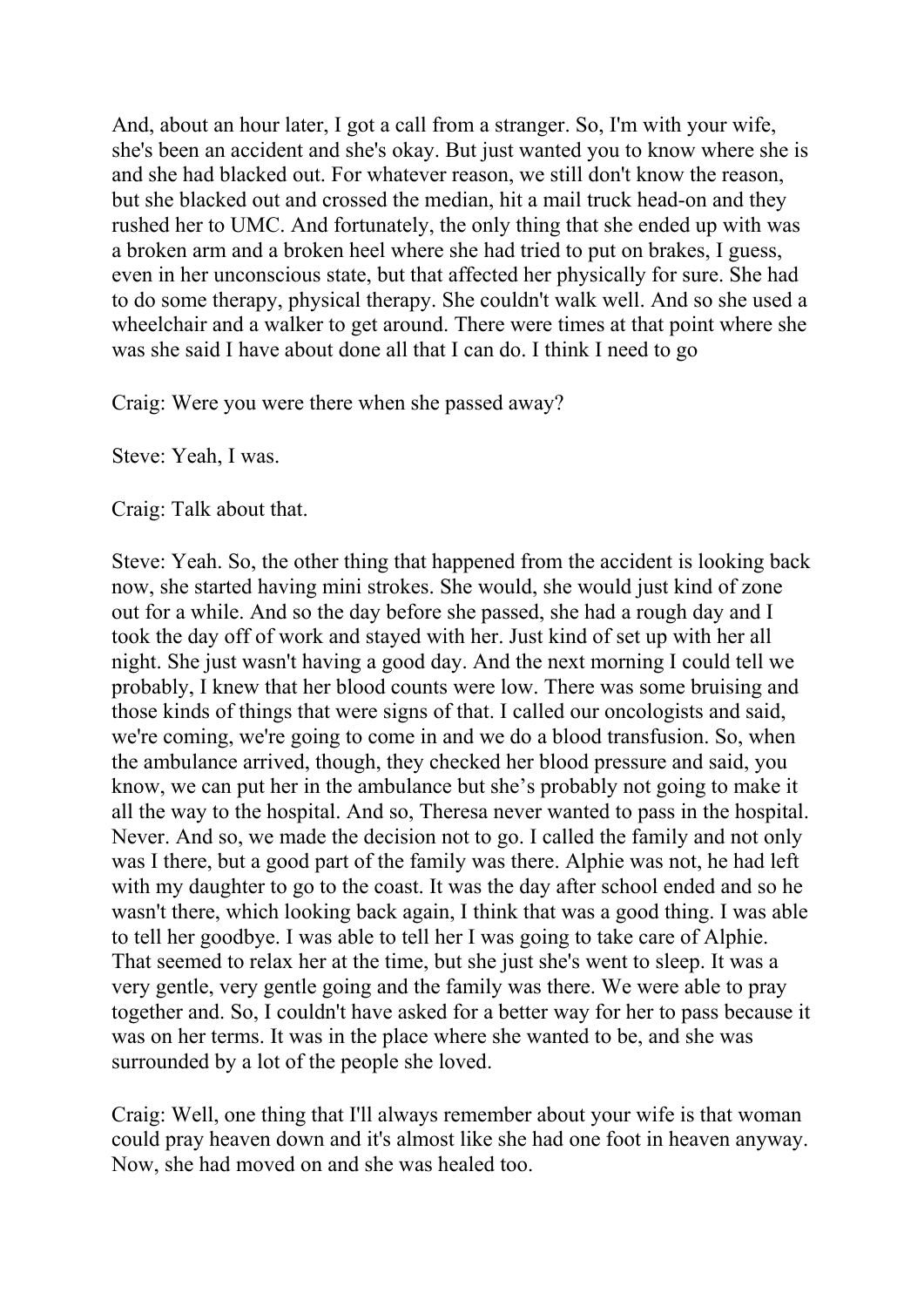Steve: She was healed.

Craig: So, Steve, you're now widower and a single dad.

Steve: Yeah.

Craig: Talk about as we have these last few moments, talk about the transition now to this phase of your life.

Steve: Yeah. So, for me, the best part about having Alphie there was, it gave me a reason to get up every day I had motivation. He didn't have a choice. I didn't have a choice, but that was advantageous to me. So, it gave me a reason to get up. Gave me a reason to get back to work. Give me a reason to get back to a routine, get him on a routine. He was like fifth grade at that time, and he's now a junior in high school. So, we've been doing this for six years now. It's had its ups and downs, raising kids, raising teenagers, transitioned in teenage and not having a mom at home has been tough. There's not been that day-to-day maternal influence. Now he's got again, great support. Theresa's sister has always been his second mama and she's been a great support. Of course, he's got a sister and two sisters in law that adore him. He's got nieces and nephews that adore him. So, he's had great support from that standpoint, but the transition has been tough. Single parenthood is not for the faint of heart for sure.

Craig: Wow. How many years were you guys together?

Steve: We were married 37. She passed away just about three weeks before our 38th anniversary.

Craig: Steve, in closing, as you reflect on those 37 years with this amazing woman, what thoughts come to your mind?

Steve: First of all, thankfulness, because every marriage has their struggles. I've talked about some of the ones here that we had, but man, the relationship far outweighed any of those struggles. I mean, there were times that I wondered if we should go on and but those were way overshadowed by the good times and just having a partner in life, I couldn't have asked for a better one, especially those last two. It was the last 15, 16 years when she was just in her element. So much of Africa, when I look back now, I got a son and I had six years of adventure, it was really the ultimate calling on her life that she got to participate in. I know she wouldn't trade those years for anything and seeing her fully alive was one of the best things that I ever experienced. When you can see your